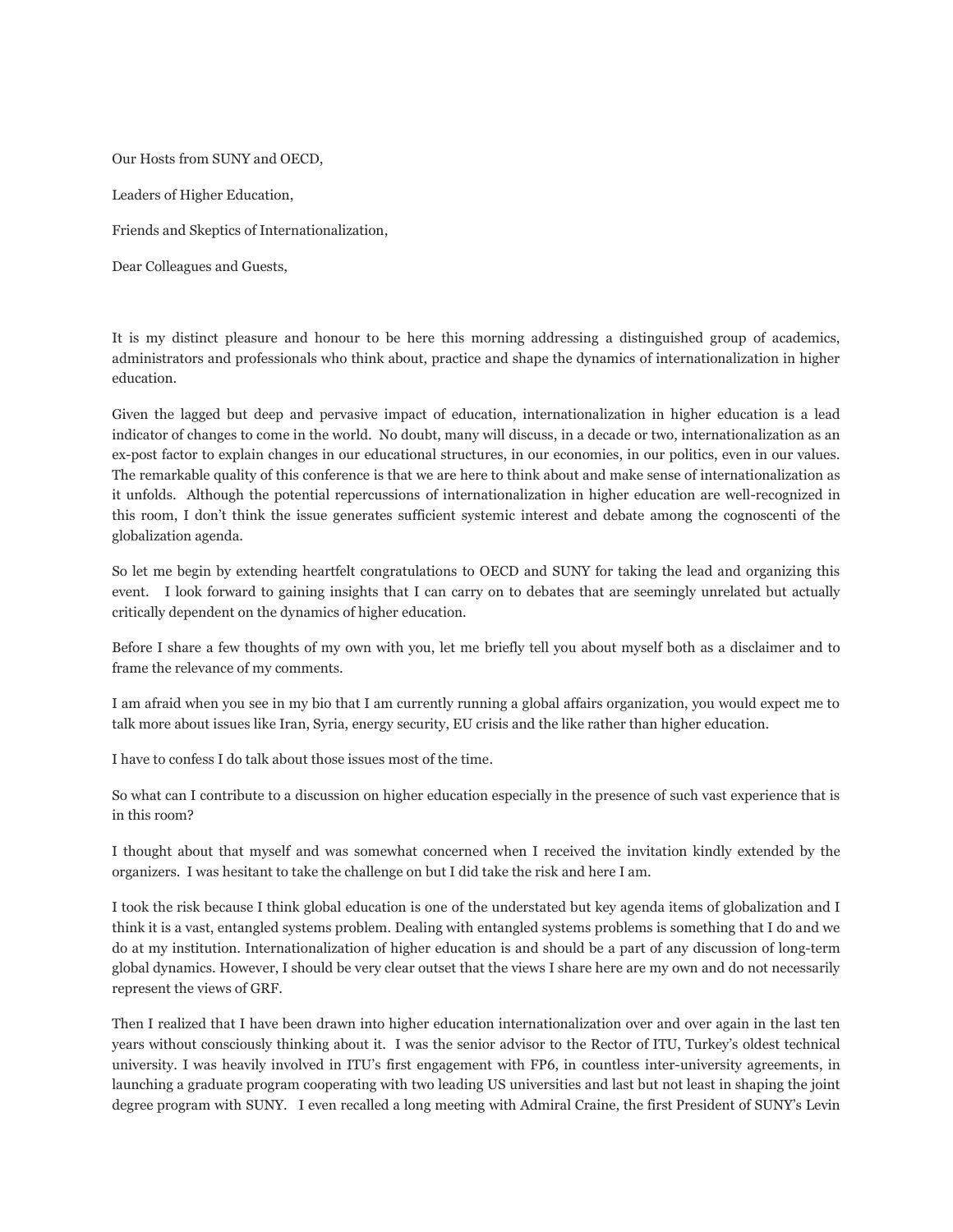Center to talk about cross-border collaboration. At the time SUNY was embarking on this visionary project and planning to start activities in this very building. Now here I am in that building talking about internationalization. If life has hidden patterns, then I think SUNY and internationalization in higher education are strangely interlinked in my life. Given this beautiful building and this great institution, I can be only grateful for such serendipity.

I was then involved as an advisor in setting up a Turkish university aided by a US university which did not come to fruition. I invested a lot of time in establishing a leading university's presence in Turkey which did come to fruition last year.

So it seems without consciously recognizing it, I have been an agent of higher education internationalization in Turkey for over a decade.

But most importantly, as I prepared for and thought about this speech, I had another aha-moment, as they say. More than an agent, I am actually quite a stylized product or output of international higher education. It dawned on me that my human capital has been moved across and shaped in three countries. I am a product of internationalization who then turned around and became an agent of internationalization.

What I can, hopefully, offer to you is sufficient prior engagement with and understanding of internationalization combined with some expertise in other global dynamics that may, just may, generate a few insights for our discussions today and tomorrow. Let me once again emphasize that I am truly humbled by the experience in this room as I make my remarks.

## Dear Guests,

These days it is customary to start discussions about the future, talking about uncertainty and complexity. I don't think that necessarily helps the debate. It is important to think about what we know rather than talking about the impossibility of knowing. So let me make an attempt by proposing what I think we know.

What are some of the trends we know about global higher education?

Expansion of the knowledge economy and growing middle class in many developing nations create a forceful demand for tertiary education. So there is the global massification of education and it looks like we have a long way to go before we reach saturation, especially in regions with the expected youth bulge like South Asia (where enrolment is still less than half of world average), sub-Saharan Africa (still less than quarter of world average) and the Arab world.

It is not only the increase in youth population and climbing enrolment rates around the world that is driving the demand. The traditional age-group for higher education is also broadening. The demand from mature students for higher education is growing in many parts of the world. So, overall global demand for higher education is on the rise due to a combination of strong tail-winds. That is likely to be a lasting trend for some time. There is something we probably know!

Secondly, confronted with this rapidly growing demand, the financial resources of the states and the capacity of existing institutions are proving inadequate. There is a growing need for private provision or funding in global higher education to absorb the demand which is bringing more private players into higher education. They are taking part domestically and internationally in higher education as a commercial enterprise. The trend of increasing private sector involvement is also likely to be a lasting trend given the range of demands on the public purse. Another trend we seem to know with some certainty!

That brings me to a third point which is that the high demand for and the private provision of education are creating new dynamics for both domestic and international education. The international student numbers are increasing in absolute numbers. However, that trend should be put in perspective. The ratio of international students in the total tertiary student population is relatively small and stable. Only 1.8 students out of 100 higher education students is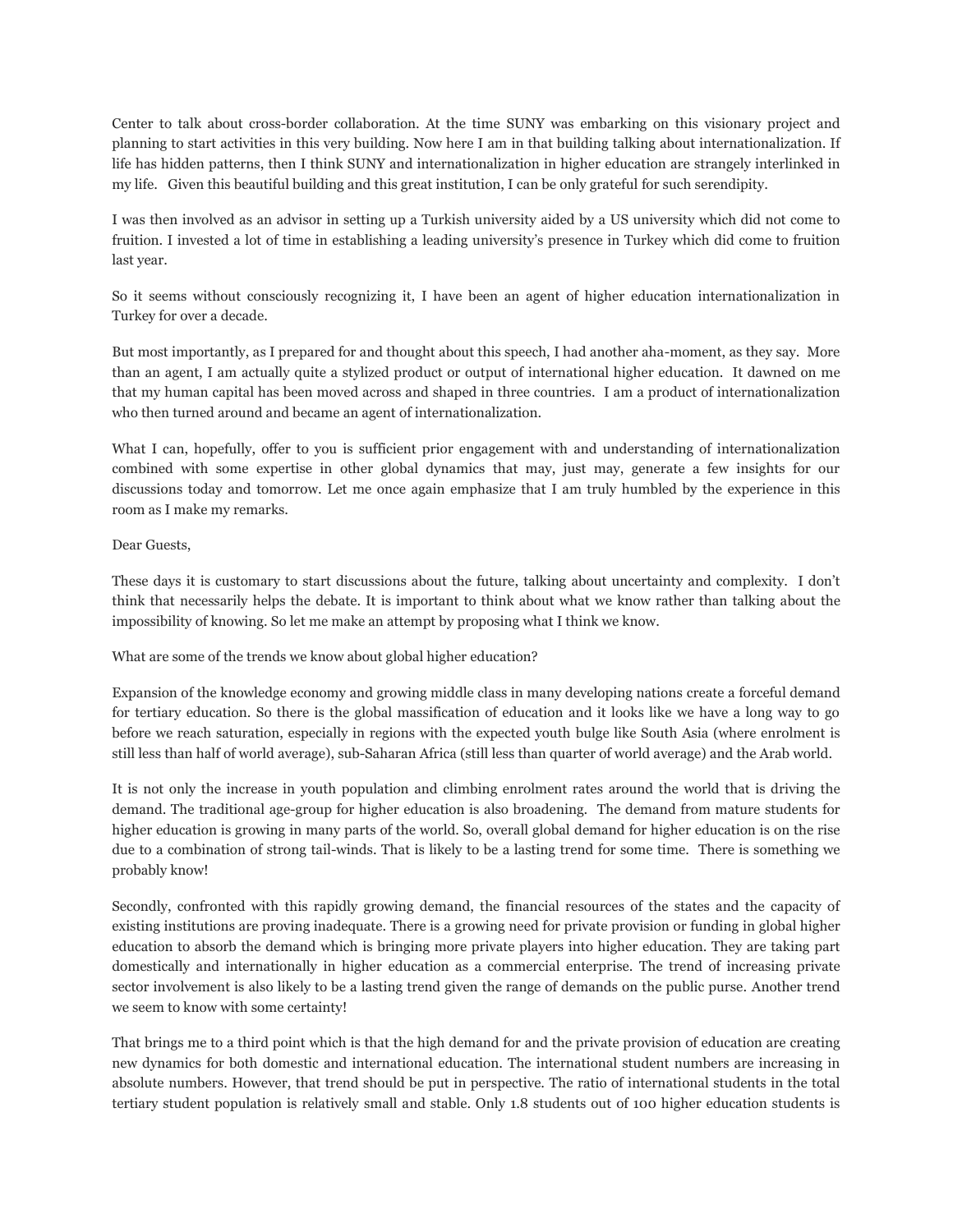receiving instruction in another country. 98.2 students are still staying home every year. The third trend is that internationalization is increasing in absolute numbers but not necessarily in percentages. Similarly there is growth in faculty mobility but a vast majority continues their research work in their home countries.

So very broadly speaking there are fundamental forces at work in global tertiary education in terms of higher demand and in terms of higher private sector involvement. Internationalization has a smaller "numbers" impact compared to these broader tectonic shifts.

Significance of internationalization stems from its impact on facilitating and forcing broader change, allowing experimentation and cross-pollination of higher education practices across countries. The impact is more about creating new mechanisms, models and combinations in higher education than about sheer numbers. It is a key agent of change and not the change itself.

Having drawn a very crude picture, I now want to pose three questions:

- 1. Will higher education be commodified as a result of these trends and what will determine the limits to commodification?
- 2. How will commodification change the traditional institutions and mechanisms of higher education? Will that lead to more diversity or uniformity?
- 3. Can and should governments have a role in this evolution? How will their involvement impact the process? Will we end up with plural globalism in higher education?

Each one of those questions deserves a special treatment on its own, so I can only provide a sketch of my answers.

In addressing these questions let me start with a more basic issue. What is the appropriate paradigm to think about education? It is quite common to think of it in trade terminology, as trade of services. I have never felt comfortable with that characterization, not because I think markets and education should be kept apart, but because education seems different from any item of trade I know.

For example, you can't buy education only with money, you also have to pay with years of your time, the scarcest asset you have. That is an unusual payment requirement.

Education has impact on your productivity, so it is somewhat like a capital good. But unlike capital goods, you can't sell it, you can't even get rid of it for free, or you can't really modify it with any precision. The education you get is with you forever whether you like it or not. Imagine a machine in a factory that once you buy it you have to use it all the time until the factory closes down. It is a strange capital good, not a traditional one.

Is it like an experience good, like health services? I don't think that is a good fit either, because the productivity implications are quite different.

So, I don't think the trade paradigm captures the qualities of higher education in its idealized form. I think a nonmarket exchange within the confines of a partnership is a much more appropriate analogy in describing, at least some segments of, higher education. My own relation with the universities I have attended feels more like a non-market long-term relationship where the university has become a stakeholder in my career.

The university is more like a venture capitalist that invests and becomes a partner in the human capital of many students hoping that some of them will prosper and contribute to the institution's social standing, reputation as well as endowment. The student, on the other hand, is the entrepreneur that makes decisions about the key asset, her human capital. She accepts the university as a partner in her human capital, allows the university to become a part of the management team during educational years and then allows it to remain a passive stakeholder. She benefits from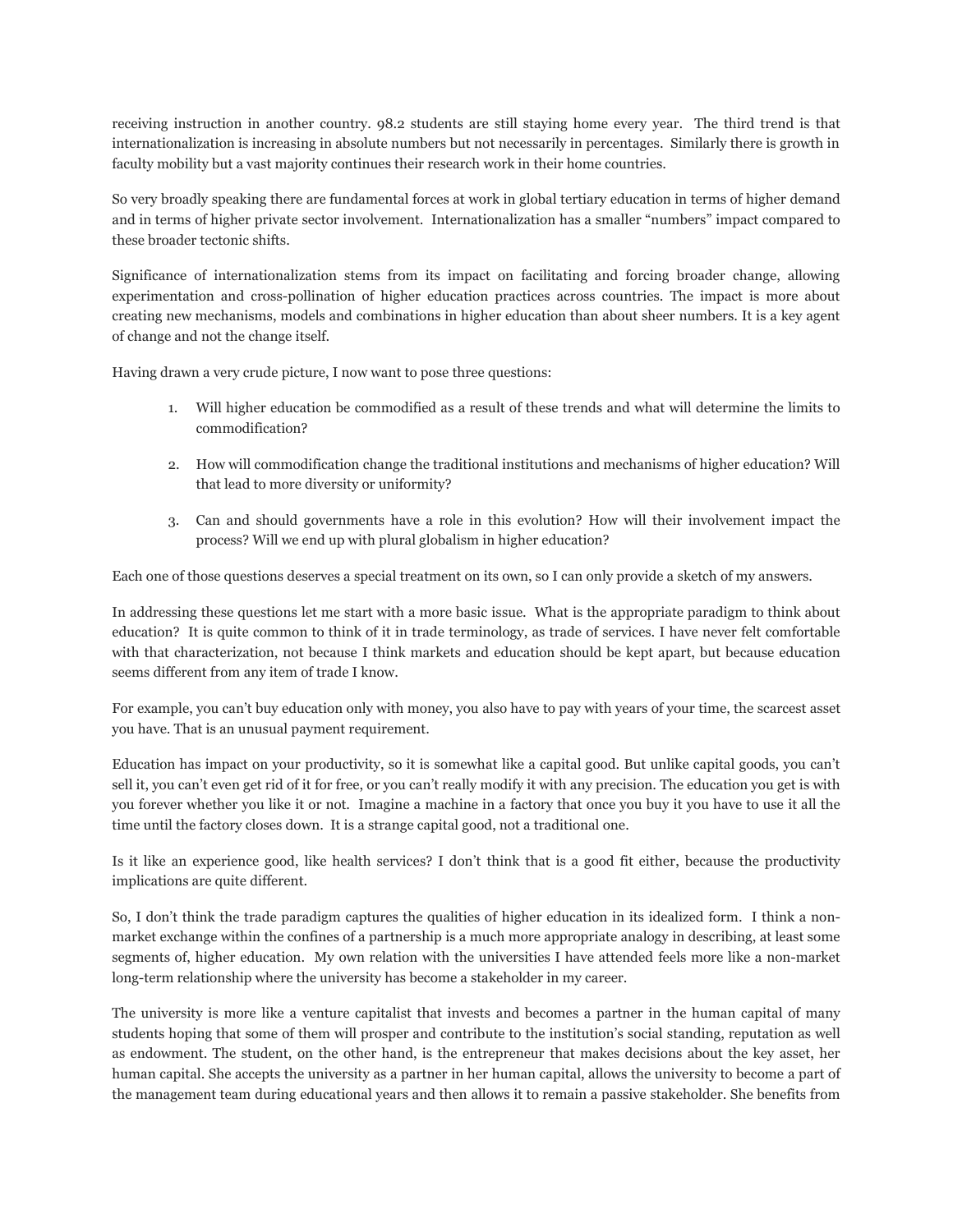the cache and the network of her university during her career. Not knowing the career opportunities she will face, she wishes to have a broad legitimation and seal of approval from a reputable investor in her human capital, the university.

In economics terminology, the stylized higher education in our minds feels much closer to a non-market long-term partnership than a market trade.

Under what conditions would that partnership relation turn to a market trade? When would the university not want to be a shareholder and the student not want to take the university as a long-term partner?

Partnership entanglement makes sense when there is uncertainty. When the skill is clearly defined, the expected benefit from the skill transfer during education is certain, and the skill transfer is easily achieved, the need for the partnership disappears. When you can learn a well-defined skill set that has a well-defined price in the professional marketplace, then a market trade with the university becomes the more appropriate analogy.

Learning a computer language that will boost your salary by a pre-defined amount does not require a partnership relation, it is a market trade. But if you want to be among the technology pioneers or academic leaders or social innovators in your society, the goal is so broad and the link between educational content and the goal is so vague that the market trade paradigm does not make sense, a long-term partnership is a better fit.

So to the extent that the value-added of a skill is narrowly defined and the link between educational content and that skill is clear, the trade model makes sense. As that clarity is lost, I think the trade model gives way to the partnership model.

What does that distinction tell us for the future of higher education? Will we have a demand for skills that are clearly defined, imparted and priced like "smart phone applications" or will we have a demand for less defined, more creative and ambiguous "entrepreneurial" skills in the broad sense of that word?

It is tempting to say that creative jobs will increase and the partnership model will be vindicated. But I suspect as the knowledge economy expands, most of its steps will be formalized and reduced to routines. In a recent exchange, I learned that financial analysts based in London increasingly rely on their assistants in India to do the spreadsheet work. The spreadsheet competence is separated from the analytic judgment competence. We did not have that when I was in banking, I had to undertake every stage of the work.

As the knowledge economy expands and specialization takes hold, commodity skills and non-commodity skills will increase at the same time. Imparting the former skills will be akin to market trades, and the latter to partnerships.

The relative growth of the demand for commodity and non-commodity skills will drive much of the change in higher education, domestically and internationally. How the knowledge economy will evolve and the expected trajectory of its skill demands is a whole other discussion for another occasion. I won't get into that today.

Nevertheless, I believe the evolution of the knowledge economy is the key determinant of changes to come in higher education. The composition of the new economy's skill demands will set the limit on commodification of higher education.

That answers my first question about the limits of commodification in higher education.

The second question I posed was about the impact of commodification on traditional structures of education? Once a product, a skill becomes well-defined and easily tradable, private structures will seek cost-effective ways to deliver the skill in demand.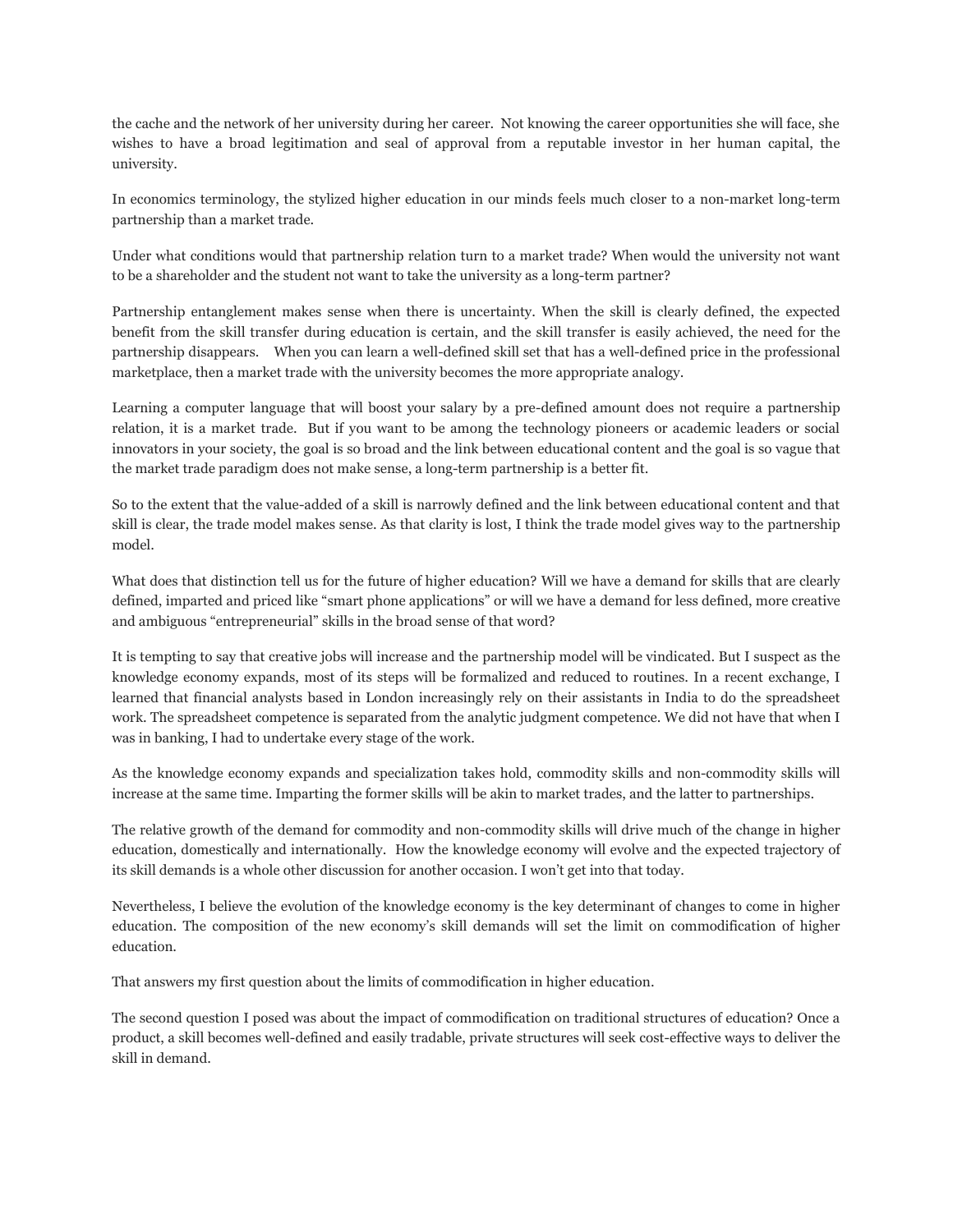The fundamental dynamic behind the market's restless effort to deliver commodity skills is likely to be an unbundling and rebundling of existing institutional structures and methods, to the extent that the governments allow it. We have probably entered an era where present structures will be severely tested by market experimentation to find the most profitable models.

Already the current bundling of research and teaching, undergraduate and graduate education, teaching and examination are being tested and that dynamic is likely to continue in every dimension of higher education. Similarly, time-related constraints on education are also ripe for experimentation. Mature students are likely to demand part-time, modular education structured at their own pace.

Unbundling and rebundling by the markets to find the financially sustainable institutions and ways to deliver commodity skills can be a transformative force. Let me step back and clarify myself at this point. I am not making a value judgment about the desirability of this transformation but just trying to sketch how I model the anticipated change.

If such experimentation is given free rein by the authorities, should we expect diversity or uniformity as the long-term outcome? As experimentation is a dynamic process and as the demands of the knowledge economy will evolve continuously, I don't think we will reach a new steady state of higher education institutions. In that sense, I suspect forces of market change will feed diversity on a sustained basis.

However, fundamental factors that will drive profitability like geographic concentration of students or the concentration of commodity skills in certain disciplines are likely to generate uniformity in certain areas.

What is the role of internationalization in this process? Well, internationalization may provide the requisite regulatory opening for market experimentation with different models. However, real impact will take place if some of these experiments are adopted in national structures where the bulk of higher education takes place. Internationalization can provide the crucial testing ground, national acceptance will be the key determinant for impact.

That ties into my final question about the ability and willingness of national governments to resist the power of skill commodification in the knowledge economy and private experimentation in shaping higher education.

With respect to the governments' ability to resist, I think the competence to resist is still available. An overwhelming share of higher education is still domestic and the governments maintain significant financial and/or regulatory control. Given the need for quality control and accreditation, and the costs of student mobility, their regulatory power is likely to be effective for a long time to come.

However, their actual willingness to resist commodification of skills and reshaping of institutions is another matter. Extensive use of regulatory authority to uphold social values, traditions and quality in higher education is likely to slow down the pace of higher education massification. However, that may not be politically feasible given the massive increase in demand for higher education across the world. Given the fiscal constraints and the public demand for higher education, the governments are likely to be constrained by political considerations in forestalling market forces in higher education.

Therefore, for the authorities, the practical trade-off is between the public's demand for access to education and the values of higher education protected through regulation.

That balance is likely to vary from country to country and the pressures of massification will be critical in shaping that variation.